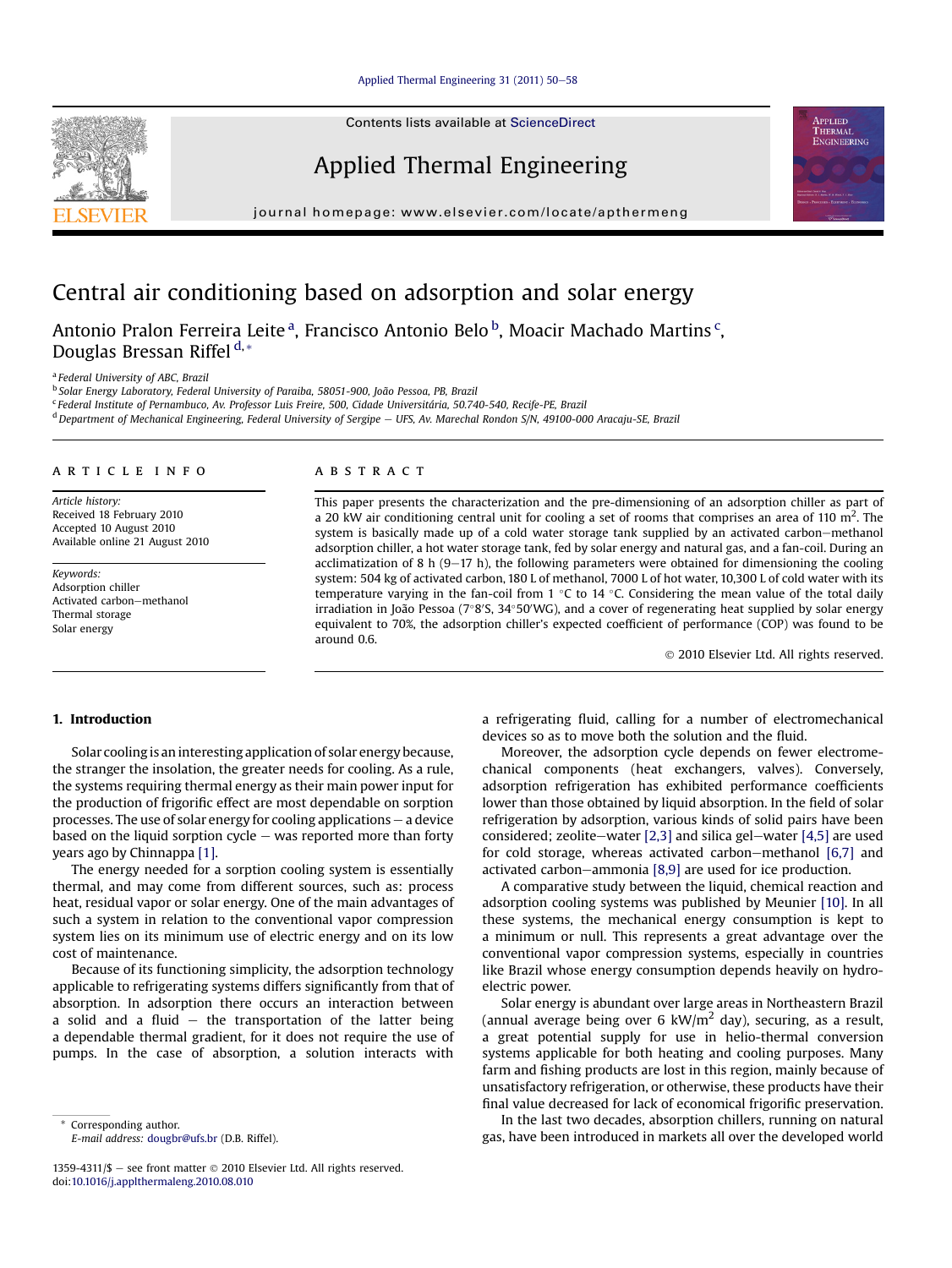$-$  in the US, Japan, France, Italy, Spain and more recently in Portugal. As to adsorption systems  $-$  in spite of several studies that demonstrate their technical feasibilities  $-$ , there exist only experimental units, though stand considerable chances of becoming economically viable, especially where thermal comfort applications are concerned [11].

This paper presents some of the adsorption fundamentals and also the energy equations for adsorbers. Then it puts forwards the characterization and the pre-dimensioning of a 20 kW air conditioning unit based on both the adsorption process and solar energy. Cold water is produced during night-time in an activated carbon-methanol adsorption chiller and then stored into a tank in order to supply cooling air during day-time. Solar energy is used for regenerating the adsorbent medium by means of highly efficient flat-plate collectors. Thermal energy is stored in a hotwater tank so as to feed the chiller at night. The central unit was created to provide thermal comfort to four adjoined laboratory rooms, whose total area is 110  $m^2$ .

## 2. Adsorption fundamentals

Adsorption constitutes a solid sorption process by which the binding forces between fluid molecules (adsorbate) and the solid medium (adsorbent) derive from an electrostatic origin or from dispersion-repulsion forces. It is an exothermic process as a result of the gas-liquid phase change. The energy liberated during adsorption is called isosteric heat, and it depends on the nature of the adsorbent-adsorbate pair.

A number of state equations  $-$  known as isostherms of adsorption  $$ are proposed. These functions correlate the temperature T, the pressure P, and the concentration of the adsorbed phase  $a$ , so that  $f(T, P, P)$  $a$ ) = 0. The main isotherms of adsorption are: (a) Henry's law, valid only for weak concentrations; (b) Langmuir's approach, which takes up adsorption on monomolecular layers where there is a dynamic equilibrium between the phases; (c) Gibbs' theory, which is based on the perfect gas equation, where the adsorbate is treated as a microscopic and bi-dimensional form; and (d) Eucken and Polany's theory, the so-called potential adsorption theory, in which it is assumed that within the space around each solid, it is possible to find some isopotential surfaces restricting the adsorbate that is adsorbed at pressures (or concentrations) lower than those corresponding to the potential value, being such isopotential surfaces specific for a given solid surface [12].

Dubinin and Radushkevich have proposed the micropore volume filling theory, which is related to Eucken-Polanyi potential theory. The Dubinin-Rudushkevich isotherm describes adsorption as a single type of uniform pores that is similar to Langmuir-like local isotherms in adsorption on energetically heterogeneous solids. This theory was later expanded by Stoeckli, allowing it to describe adsorption on energetically heterogeneous solids with a continuous distribution of pore sizes. Leite [13] puts forward a detailed analysis of the thermodynamics of adsorption and its different isotherms.

In general, all microporous materials are adsorbent and are characterized by their high porosity. Their structures have pores with diameters smaller than 20 Å. The most common absorbents are silica gel, activated carbon, zeolite and alumines. Zeolite-water and activated carbon-methanol are one of the most adsorbent-adsorbate pairs utilized in refrigeration systems. Methanol is easily desorbed from activated carbon when heated, whereas in zeolite, the water is sustained for much longer. Thus, the activatedmethanol pair is best adapted for operating cycles with small evaporating temperature variations (up to 40 $\degree$ C), whereas the adsorption cycles with zeolite-water pair, a larger range evaporating temperature (70 $\degree$ C, or more) is needed.

#### 2.1. Dubinin-Astakhov equation

To describe adsorption in microporous materials with polymodal distributions, Dubinin and Astakhov [14] have proposed an isotherm that is a log-linear form of Dubinin-Rudishkevich equation, which can be expressed as follows:

$$
a = W_o \rho_l(T) \exp\{-D[T \ln(P_s/P)]^n\}
$$
\n(1)

where a is the concentration (adsorbed mass per unit of adsorbent mass),  $W_0$  is the maximum adsorption capacity (volume of adsorbate/mass of adsorbent),  $\rho_l$  is the specific mass of the liquid adsorbate,  $D$  is the "coefficient of affinity" and  $n$  is a characteristic parameter that depends on the adsorbent-adsorbate pair.

This equation has a wide field of application, and it is particularly suitable for strongly activated carbon with high pores heterogeneousness. According to Passos [15], for regenerating temperature ranging from 20 to 100 $\degree$ C, and for concentrations, raging from 71 to 286 g/kg of adsorbent, a fitted curve, obtained from methanol adsorption experimental data, showed a residual error of 2.2%. These results demonstrate that this state equation is most suitable for a number of engineering applications of lowgrade sources, especially those concerning solar energy.

### 2.2. Isosteric heat of adsorption

The energy released during the adsorption process, i.e. the isosteric heat  $(Q_{st})$  can be derived from the Gibbs' isotherm, being reduced to a constant adsorbed mass function called isoster, which is given as follows

$$
\left(\frac{\partial \ln P}{\partial T}\right)_a = -\frac{q_{st}}{RT^2} \tag{2}
$$

For the saturating condition ( $P = P_s$ ), the  $q_{st}$  term in Eq. (2) is replaced by the latent heat L. Then,

$$
L = -RT^2 \left(\frac{\partial \ln P_s}{\partial T}\right)_a \tag{3}
$$

The Dubinin-Astakhov equation becomes

$$
\frac{\partial \ln P}{\partial T} = \frac{\partial \ln P_s}{\partial T} + \ln(P_s/P) \left\{ T^{-1} + \frac{\alpha}{nD} [T \ln(P_s/P)]^{-n} \right\} \tag{4}
$$

with

$$
\alpha = W_0 \frac{\partial \ln(\rho_I/a)}{\partial T} \tag{5}
$$

where  $\alpha$  is the coefficient of thermal expansion of the liquid adsorbate. Integrating Eq. (4) and, after some algebraic operations, the isosteric heat of adsorption can be given as

$$
q_{st} = L + RT \ln(P_s/P) + \left[\frac{\alpha RT}{nD}\right] [T \ln(P_s/P)]^{(1-n)} \tag{6}
$$

Being the latent heat, the first term of Eq. (6), the other terms do correspond to the energy that most specifically concerns the adsorption binding forces. For temperature around  $-5$  °C, the value of L is about 1200 kJ/kg. According to Srivastava and Eames [16], the isosteric heat of adsorption for activated carbon-methanol ranges from 1800 to 2000 kJ/kg. So, the energy resulting from the binding forces in adsorption corresponds to something from 33% to 40% of the isosteric heat; the rest would come as a result of capillary condensation inside the micropores.